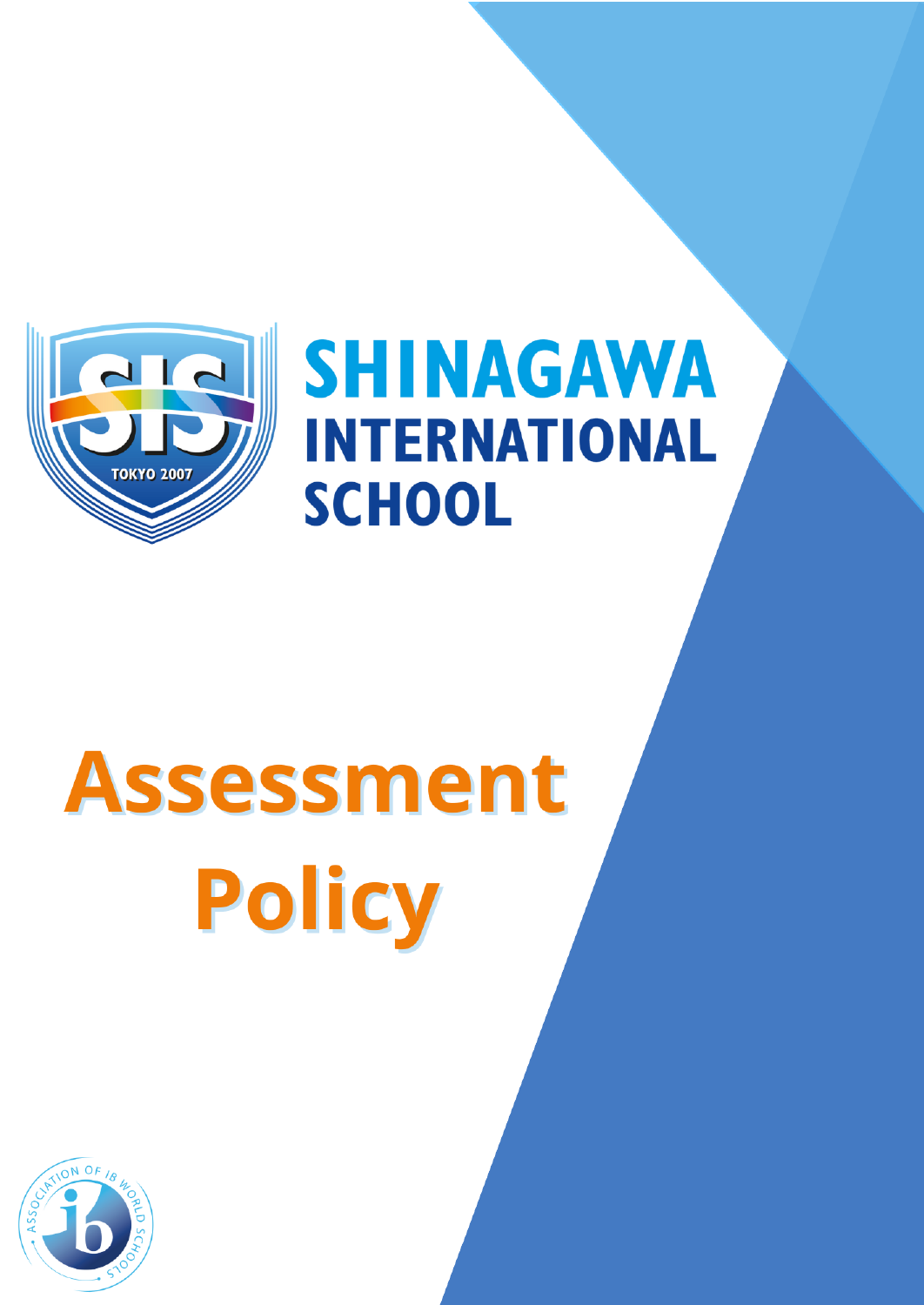# **Table of Content**

| <b>SIS Educational Philosophy</b>                                  | $\mathbf{2}$        |
|--------------------------------------------------------------------|---------------------|
| <b>Rationale</b>                                                   | $\boldsymbol{2}$    |
| <b>Philosophy</b>                                                  | $\mathbf{3}$        |
| <b>Principles of Assessment</b>                                    | $\mathbf{3}$        |
| <b>Assessment Practices</b><br>Assessment For, As, and Of Learning | 4<br>$\overline{4}$ |
| <b>Planning</b>                                                    | 5                   |
| <b>Assessing</b>                                                   | 5                   |
| <b>Recording</b>                                                   | $6\phantom{1}6$     |
| <b>Reporting</b>                                                   | $6\phantom{1}6$     |
| <b>Special Features of the MYP</b>                                 | $\overline{7}$      |
| <b>References</b>                                                  | 8                   |
| <b>Review Cycle</b>                                                | 9                   |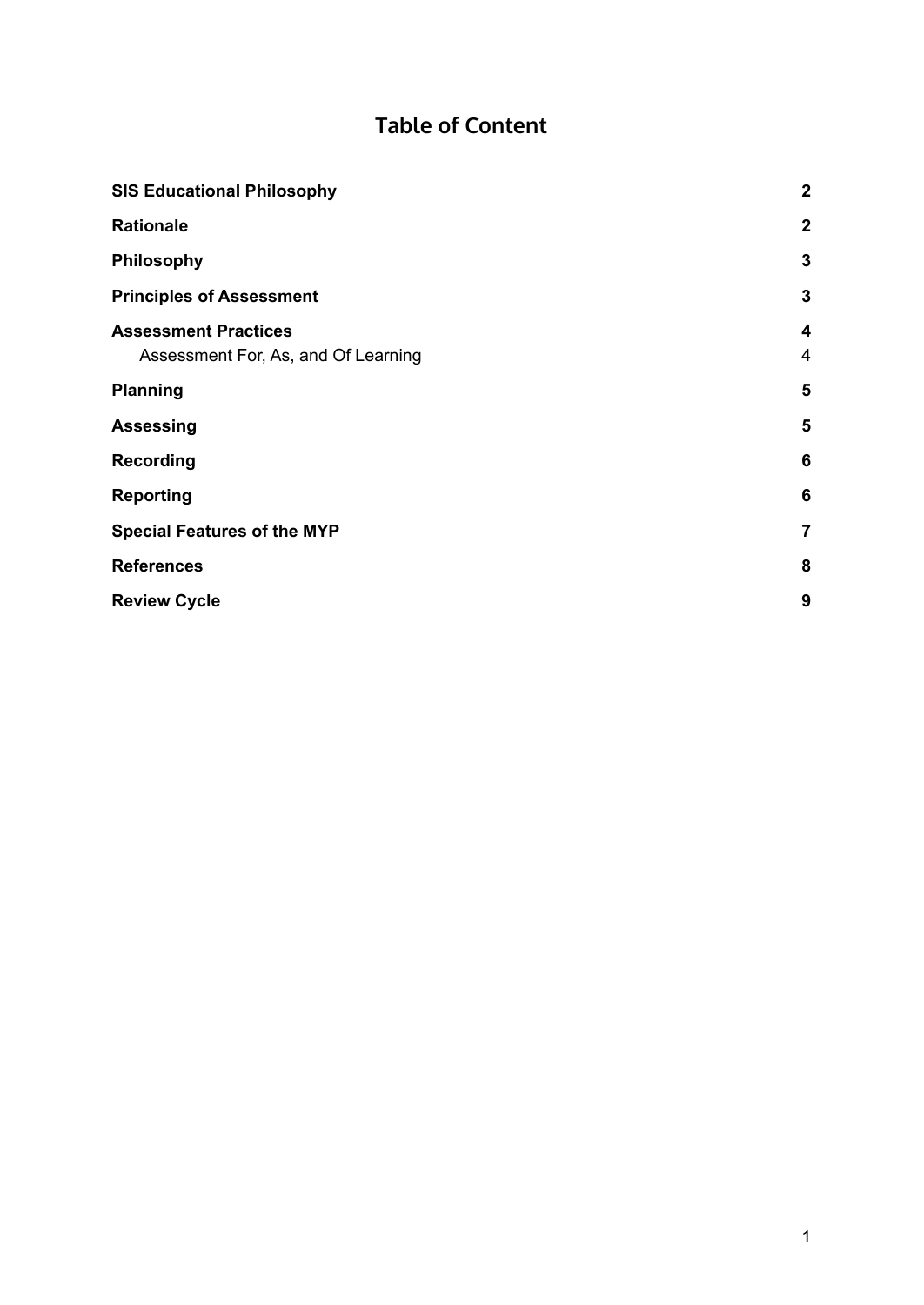## **SIS Vision**

Our vision is to foster passionate, independent, highly-motivated learners who actively contribute to world peace.

### **SIS Mission**

<span id="page-2-0"></span>Our mission is to provide a multicultural learning community which nurtures passion for academic, social, and personal success.

# **SIS Educational Philosophy**

SIS aims at educating each of its students to be:

- inspired and independent life-long learners.
- academically, artistically, socially, and physically balanced.
- inquirers and problem-solvers.
- multilingual communicators.
- responsible and principled internationally-minded citizens.
- appreciative of our local community.

#### **Rationale**

<span id="page-2-1"></span>Assessment must be planned with its purpose in mind. Formative and summative assessments are administered at SIS to provide feedback to students, teachers, and parents in order to inform and improve student learning.

Purpose of Assessment for Students

- To understand the purpose behind their learning
- To reflect on learning, gauge their progress, and set goals for growth
- To receive timely feedback from teachers and peers
- To discover areas of strength and growth in their learning
- To encourage independence and responsibility for their own learning

Purpose of Assessment for Teachers

- To gauge student understanding of the learning outcomes throughout the learning process
- To inform written and taught curriculum
- To monitor student progress in order to meet individual learning styles and needs
- To reflect on teaching in order to improve practice
- To provide evidence of student learning

Purpose of Assessment for Parents

- To see evidence of student progress
- To develop a clear understanding of student learning
- To collaborate with teachers in order to facilitate growth
- To help parents advocate for student self-efficacy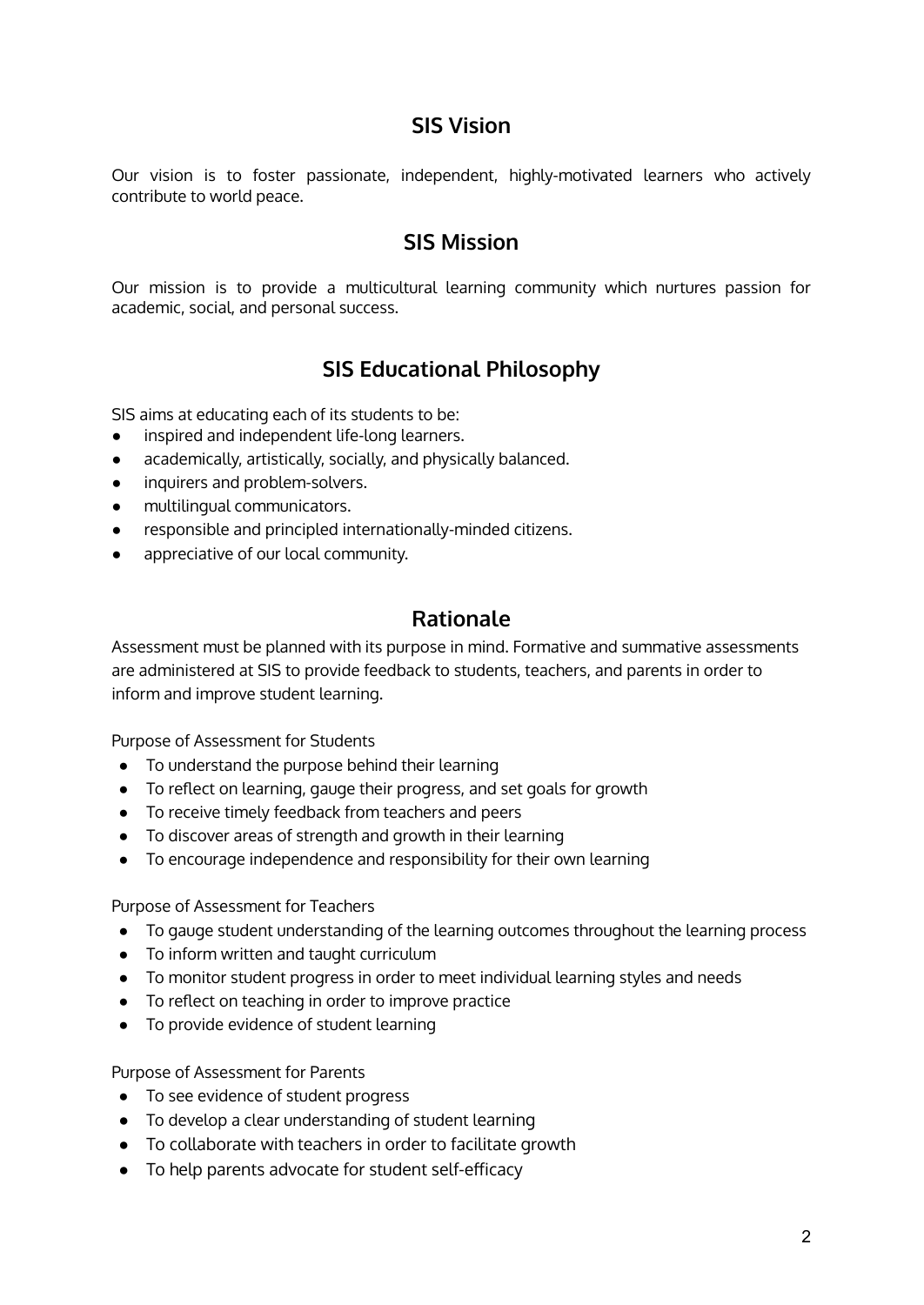# **Philosophy**

<span id="page-3-0"></span>We believe that learning is not exclusive to the classroom setting; it can be facilitated within or beyond the four walls of the classroom. At SIS, "the primary purpose of assessment and evaluation is to improve student learning" ("Growing"). Authentic assessment, including assessment for learning, assessment as learning, and assessment of learning, is considered fundamental and essential to a student's educational growth and achievement ("Assessment"). It is our firm conviction that affording students the opportunity to demonstrate what they know, understand, and can do will allow them to transfer conceptual understanding, knowledge, and skills learned in school to real life (Erickson 7).

Authentic assessments are student-centered, holistic in nature, and meet a wide variety of student needs and learning styles. In order to facilitate effective authentic assessments that provide best practice for student learning , teachers must be knowledgeable in varied assessment practices, transparent and fair in their assessment process, and participatory in continued professional growth regarding assessment. Student involvement is also integral to authentic assessment and evaluation, providing students with necessary tools to gain ownership of and advocacy for their learning. When assessments are appropriately addressed, educators form a collaborative partnership with students and parents by involving them in the assessment and evaluation process, allowing assessment and evaluation to then become the facilitator for the lifelong learner.

# **Principles of Assessment**

<span id="page-3-1"></span>Effective assessment practices support students in their development as internationally-minded citizens.The following principles guide effective assessment at Shinagawa International School:

#### Assessment Promotes:

- Positive student attitudes toward learning.
- Deep understanding of the content by supporting student inquiries set in real world contexts.
- The development of Approaches to Learning skills.
- Student learning by providing feedback on the learning process.

#### Assessment Includes:

- Parents, students, and teachers in the assessment process.
- Student and teacher self assessment and reflection.
- Process as well as outcome.
- Opportunity for students to demonstrate transfer of concepts and skills across disciplines.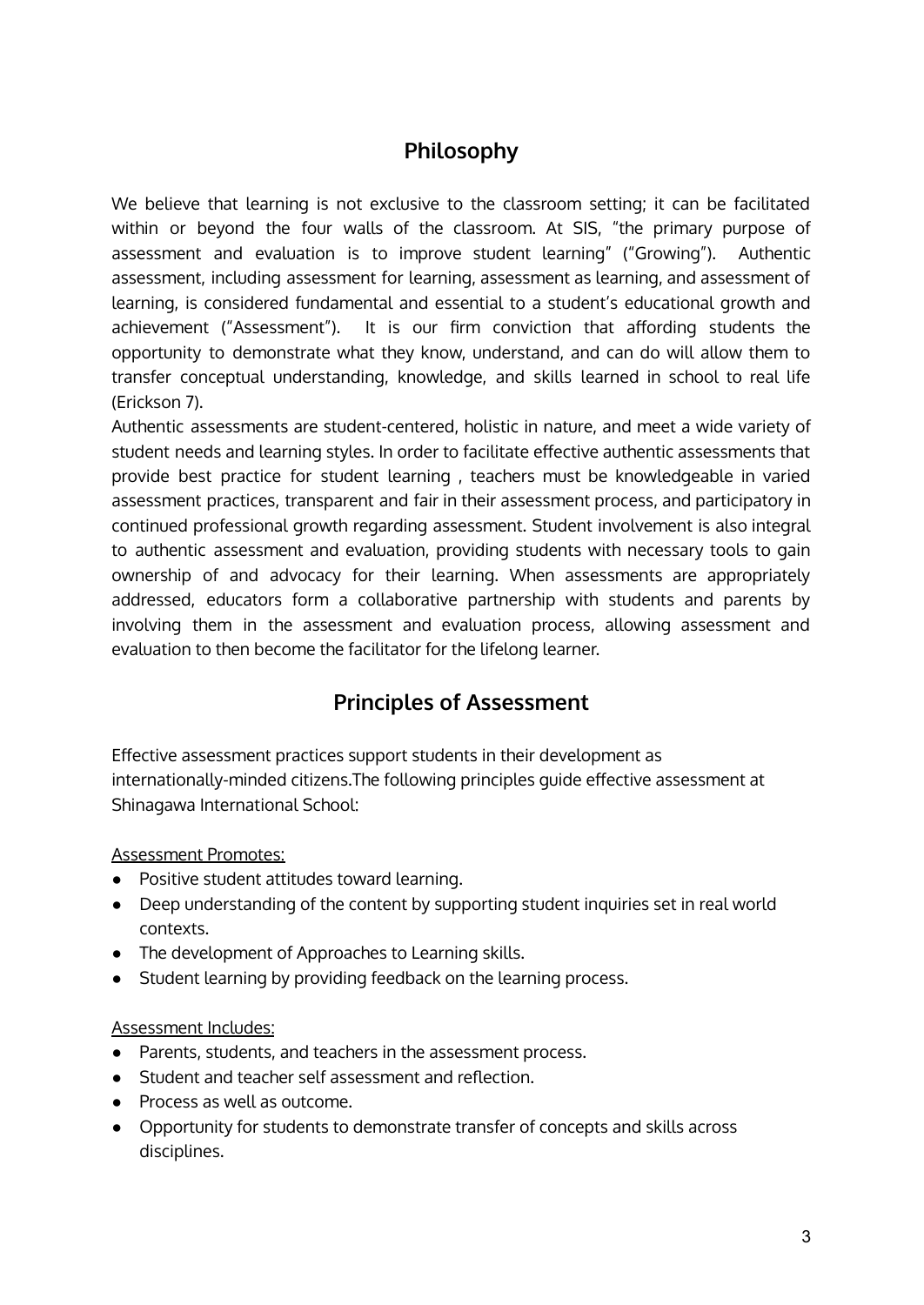- Assessment of what students know, understand, can do and feel at different stages of the learning process.
- Assessment for, as, and of learning.
- Pre, formative, and summative assessments.

#### Assessment Supports:

- The holistic nature of the programme, including development of the IB Learner Profile attributes.
- The international mindedness of the programme.
- <span id="page-4-0"></span>● Enhancement and improvement of both teaching process and practice.

# **Assessment Practices**

Assessment practices at SIS are designed to provide feedback in order to improve student learning. Assessment for, as, and of learning all play a role in supporting and improving student learning, and must be appropriately balanced within the assessment cycle ("Assessment"). It is essential that our teachers understand these practices; doing so allows teachers to utilize the four facets of assessment effectively in order to guide teaching and learning.

#### <span id="page-4-1"></span>**Assessment For, As, and Of Learning**

One of the most important aspects of assessment is the utilization and interpretation of assessment for, as, and of learning.

Assessment for Learning - Teachers gather and interpret evidence to inform teaching and learning; they gather and interpret information to gauge student understanding, provide feedback, and differentiate instruction appropriately.

Assessment as Learning - Students reflect on their own learning; they monitor their progress, use assessment feedback from the teacher, self, and peers to determine next steps, and set individual learning goals.

Assessment of Learning - Teachers collect and interpret evidence to make judgments about the quality of student learning on the basis of established criteria; they summarize learning, record results, and communicate student achievement to parents and students.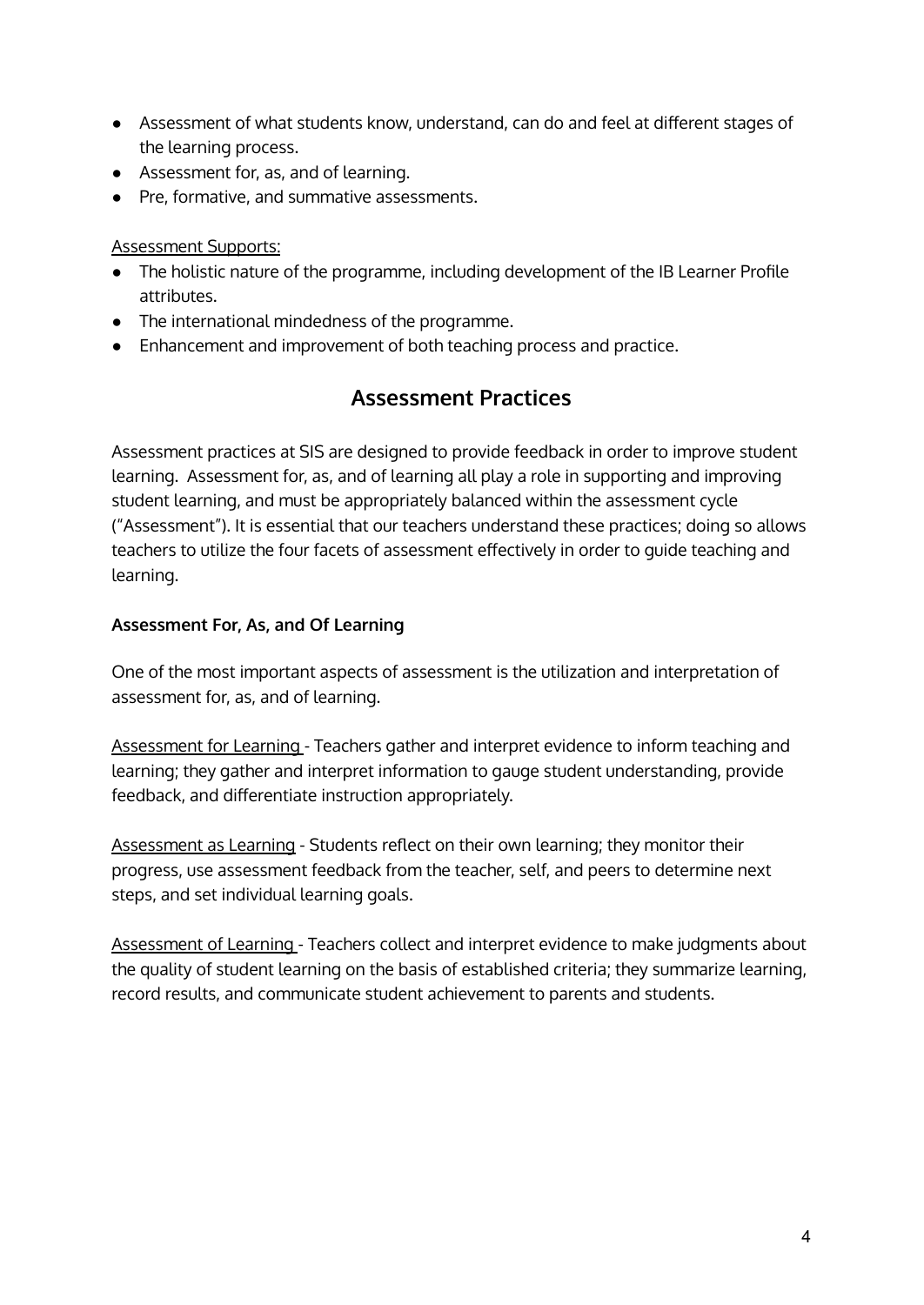# **Planning**

<span id="page-5-0"></span>Collaborative Planning - Teachers meet during regularly scheduled collaborative meetings in order to craft units that are transdisciplinary (PYP)/interdisciplinary (MYP) in nature as well as build a vertically and horizontally aligned curriculum. Collaborative planning affords teachers time to differentiate for individual learners' needs and styles across the curriculum. This planning time aims to develop and improve school programmes that align with our mission and vision.

Data-Driven Planning - Teachers collect and analyze data collaboratively to plan for authentic learning experiences appropriate assessment strategies (see recording section).

Data collected and used at SIS includes:

- Benchmark Assessments
- Pre-Assessments
- Formative Assessments
- Summative Assessments

Student-Driven Planning - Collaborative planning is driven by students' prior experiences in order to build on prior knowledge. This planning allows for differentiation and takes into account students' various needs; it exists for the purpose of developing an authentic, holistic education.

# **Assessing**

<span id="page-5-1"></span>Pre-Assessments - Teachers assess prior knowledge before new learning begins. Teachers then use the results to build upon student experiences. This type of assessment allows teachers to find gaps in student learning, deepen understanding, differentiate, build on strengths, and determine student groupings to enhance learning.

Formative Assessments - Teachers use formative assessment to gauge student progress during learning. This type of assessment allows teachers to use learning outcomes to help students and teachers themselves identify learning needs; they modify instructional methods, differentiate based on individuals' needs, and provide student feedback throughout the teaching and learning process as needed to promote a deeper understanding.

Summative Assessments - Teachers administer summative assessments at the end of a learning period to determine student growth. This type of assessment allows teachers and students to measure a student's growth and competency for the learning targets. Teachers use summative assessments as a record of student learning; these assessments are ultimately used to plan for future teaching and learning.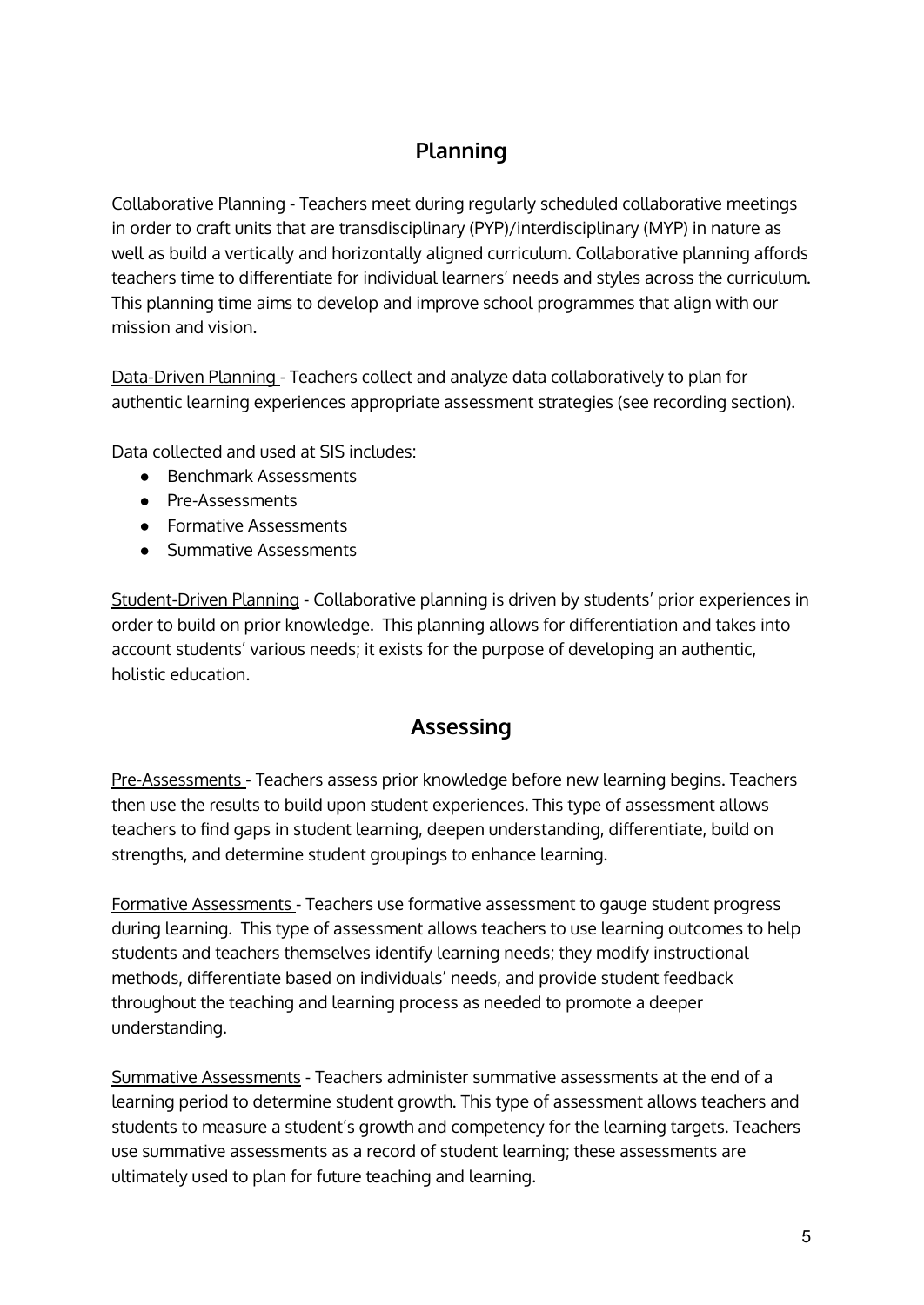# **Recording**

<span id="page-6-0"></span>Implementing Effective Strategies - Teachers utilize an array of assessment strategies that are fair, comprehensive, and relevant to the learning targets in order to provide varied ways for students to demonstrate their learning. Effective strategies used at SIS include:

- Observations
- Performance assessments
- Process-focused assessments
- Selected responses
- Open-ended tasks
- Process journals
- Portfolio documentation
- Reflections

Applying Assessment Tools - Teachers record their assessment data using a range of assessment tools in order to provide evidence of the ongoing learning process to inform teaching and learning. At SIS, teachers are responsible for documenting their assessments using appropriate tools such as:

- Rubrics
- Checklists
- Anecdotal records
- Continuums
- <span id="page-6-1"></span>● Student exemplars

# **Reporting**

Ongoing Communication - Clear, consistent and timely communication are essential to reporting student growth. All stakeholders, including parents, teachers, and students, are involved in reporting in order to have a clear understanding of where students are at in the learning process.

Student Reflections on Learning - Students provide evidence of their own understandings and actions they have taken in regards to their personal inquiries.

Reports on Progress - Teachers provide formal individualized assessment reports four times per year through Toddle platform. These reports contribute to the ongoing communication among all relevant stakeholders in order to monitor student progress. Teachers are also encouraged to report informally on a regular basis regarding student successes as well as concerns via digital messages, phone calls, and parent meetings.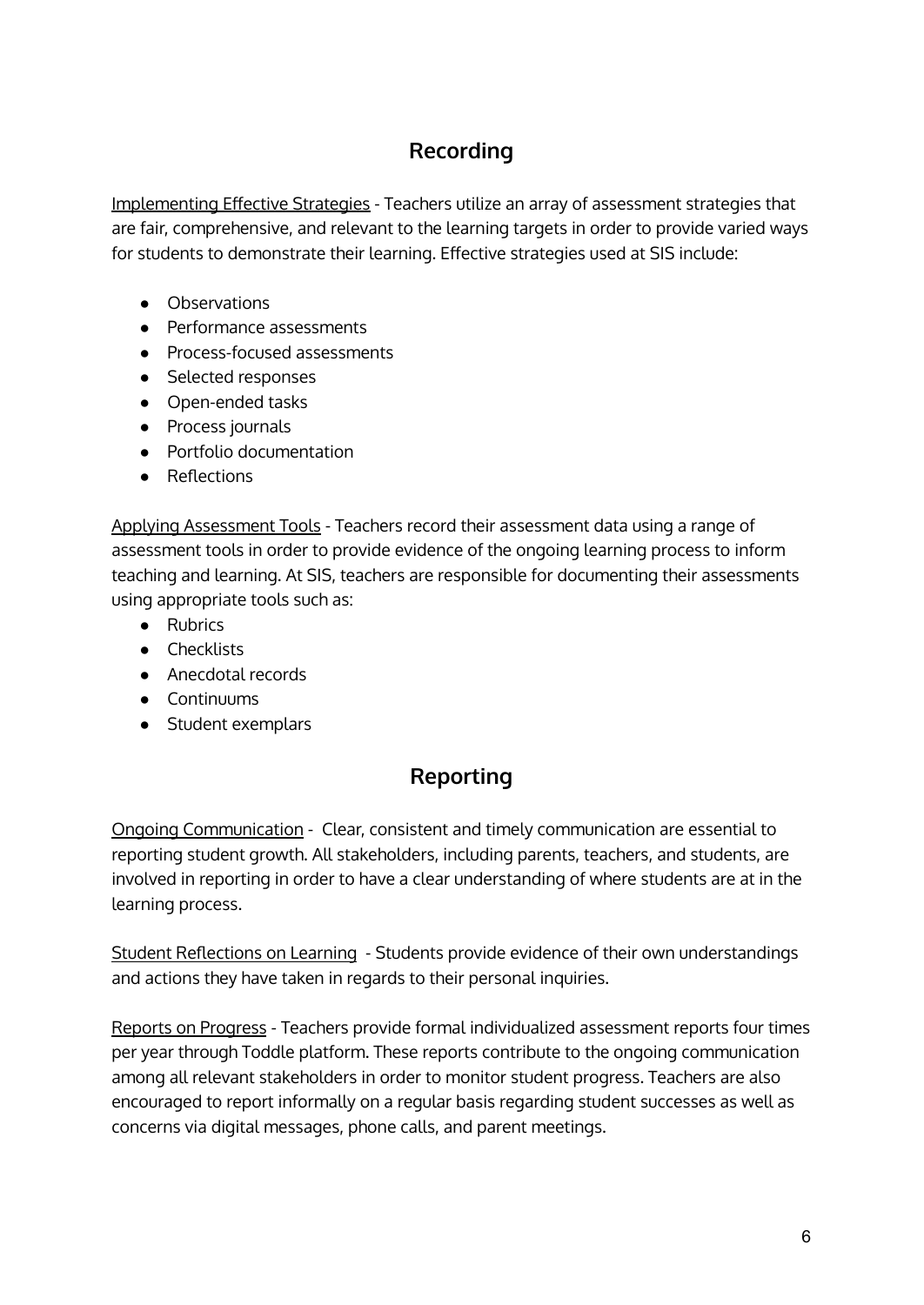Conferences - The school invites all relevant stakeholders to participate in formal meetings to discuss academic as well as social and emotional growth for each student. Conferences facilitate ongoing communication by aiding parent understanding and inviting them to actively promote their child's growth beyond the classroom. Conference structures at SIS include:

- Student-Led Conferences
- <span id="page-7-0"></span>● Parent-Teacher Conferences

# **Special Features of the MYP**

To guide all assessment planning, teachers must use the prescribed assessment criteria and their achievement levels that are laid out in their respective subject guides. As per the requirements outlined in "MYP: From Principles into Practice," SIS MYP teachers share common practices in applying those assessment criteria and determining achievement levels for units' summative assessment tasks, report cards, and final grades for end-of-year report cards.

For those key reporting times, SIS MYP teachers use all assessment data gathered to determine the "best fit" level of achievement for a student for each criterion assessed. Below are the common practices SIS MYP teachers use in terms of determining "best fit." All MYP teachers:

- Assess each strand of each subject group's criteria at least two times per MYP year level to determine levels.
- Standardize their understanding and application of the assessment criteria during collaborative planning meetings to better determine "best fit" levels.
- Use multiple samples of student work from a variety of learning experiences and assessment types in order to have sufficient evidence to make judgments on a student's achievement level for the criterion.
- Gather evidence of student learning from a range of learning experiences before determining levels, ensuring that the evidence comes from student performance over the duration of the units taught.
- Consider student support given and group work when determining achievement levels.
- Determine achievement levels by considering the descriptor bands like bucket-filling, deciding if the descriptor aligns with the student's performance and then moving on to the next descriptor, or bucket, until it does not align with the student work or performance. At that point, the previous descriptor is used to determine the best fit level. (Note: If the student work/performance does not fulfill all of the descriptors in a lower band but some in a higher band, professional judgment must be used in determining the descriptor level that best fits.)
- Use their professional judgment to decide, record, and report the lower or higher numerical value found within the grade band, as mentioned above.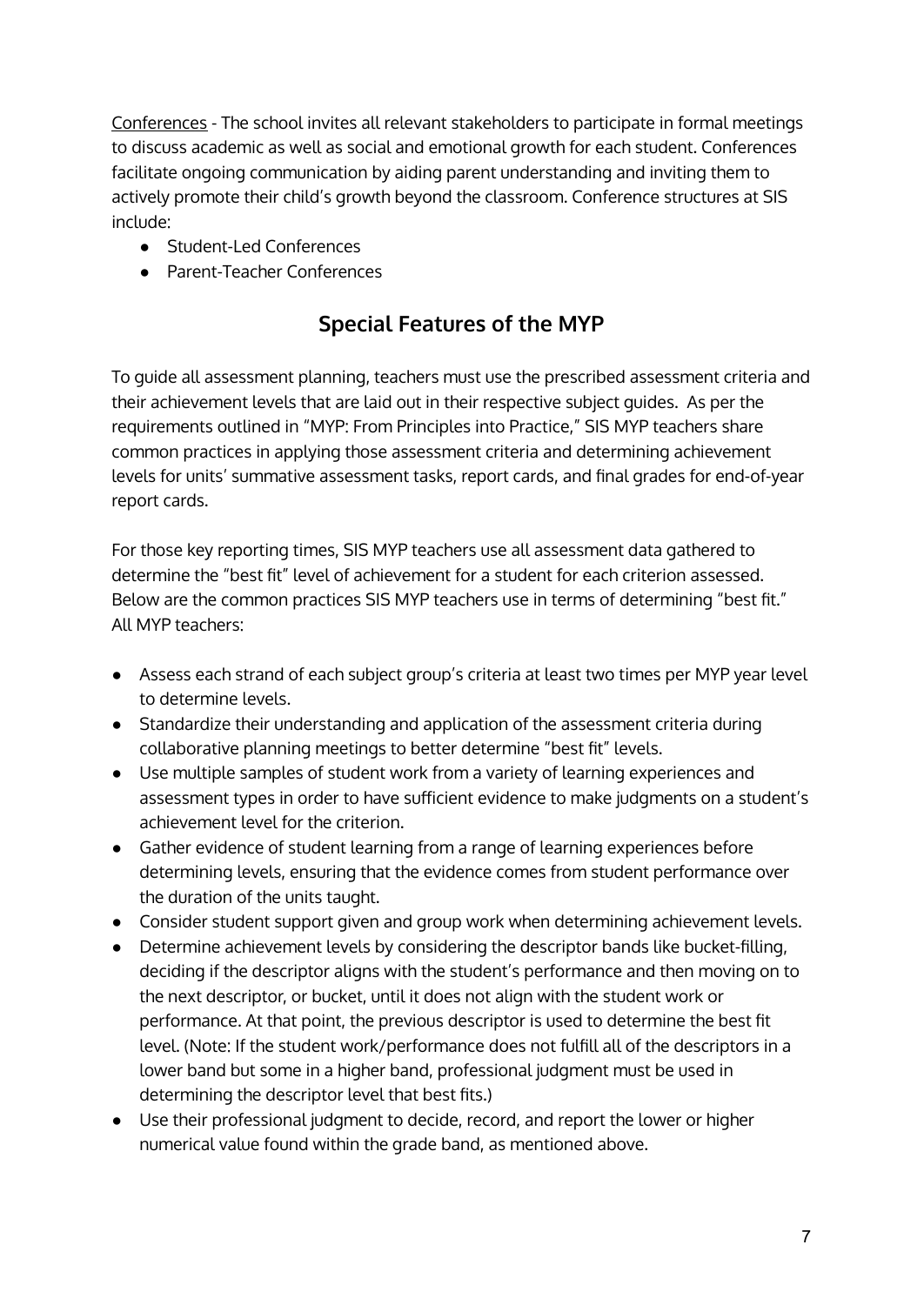For recording, teachers use the agreed upon Task-Specific Clarifications templates as a key tool to plan, assess, record and report on MYP achievement levels for all MYP subject groups' objectives and their criteria.

For end-of-year report cards, MYP teachers must look at a student's progress with each criterion and take into account the most recent and consistently achieved level, deciding on a final level for each criterion. Then, teachers must use the grade boundary guidelines table outlined in "MYP: From Principles into Practice". Teachers must use their final professional judgment when determining levels.

# **References**

<span id="page-8-0"></span>This policy was informed by:

"Assessment." PYP: from Principles into Practice, International Baccalaureate Organization, 12 Dec. 2018, resources.ibo.org/pyp/framework/The-PYP-Framework/works/pyp\_11162-51465?root= 1.6.2.12.5.3&c=0d74629d&lang=en.

"Assessment for, as, and of learning." International Baccalaureate Organization, 2009, Powerpoint Presentation.

Bloomfield Assessment Policy. Bloomfield Hills Schools, 2015, https://www.bloomfield.org/uploaded/Parents\_Students/IB/MYP\_AssessmentPolicy.pdf.

Dili International School Policy and Procedure Manual. Dili International School, 2015, https://docs.google.com/document/d/1-jMMYoqX1FgBj1IpfIShQqgfUB-F8f-nWjmO9CeYZ0 M/edit.

Erickson, H. Lynn, et al. Concept-based Curriculum for the Thinking Classroom. Corwin, 2017.

Growing Success: Assessment, Evaluation, and Reporting in Ontario Schools, Ministry of Education, 2010, http://www.edu.gov.on.ca/eng/policyfunding/growSuccess.pdf.

Making the PYP Happen: A curriculum framework for international primary education. International Baccalaureate Organization, 2009, https://resources.ibo.org//data/p\_0\_pypxx\_mph\_0912\_2\_e.pdf.